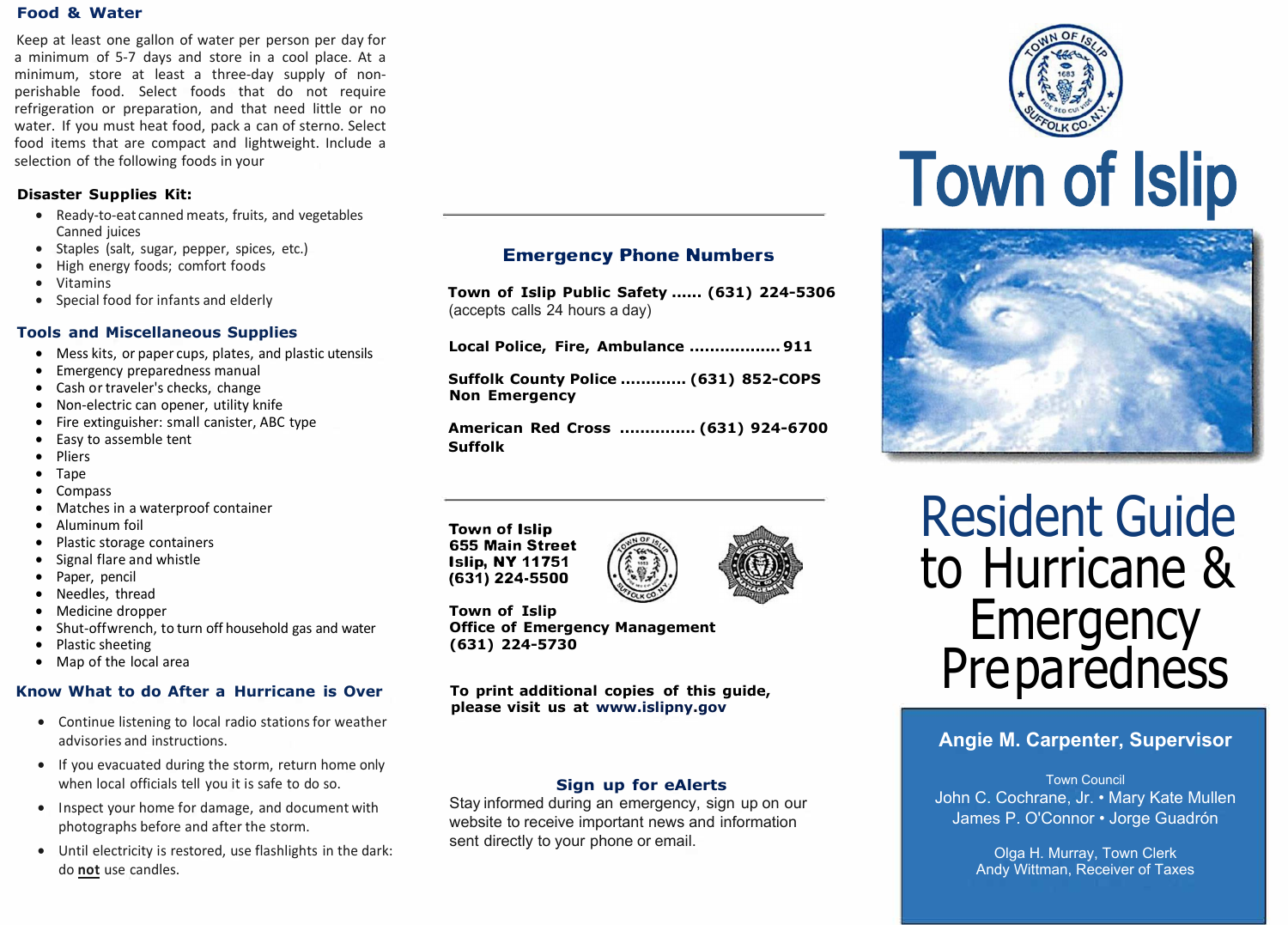Being prepared for an emergency is crucial at home, school, work and in your community.

Disaster can strike quickly and with little warning. It can force you to evacuate your neighborhood, workplace or school, or can confine you to your home. What would you do if basic services – water, gas, electricity or telephones – were interrupted? Local officials and relief workers will be on the scene after a disaster, but they cannot reach everyone right away. Therefore, the best way to ensure the safety of you and your family is to be prepared **BEFORE** disaster strikes.

#### Know What the Terms Hurricane WATCH and WARNING Mean

**WATCH**: Hurricane conditions are *possible* in the specified area of the WATCH, usually within 36 hours.

**WARNING**: Hurricane conditions are *expected* in the specified area of the WARNING, usually within 24 hours.

#### Know What to Do When a Hurricane WATCH is Issued

- Listen for up-to-date weather advisories on local radio stations, including WALK (97.5 FM), WBAB (102.3 FM), or WBLI (106.1 FM).
- Prepare to bring the following items inside: hanging and potted plants, lawn furniture, garden ornaments, trash cans, and anything else that can be picked up by the wind.
- Prepare to cover all windows in your home. If shutters have not been installed, use precut plywood. Note: tape does not prevent windows from breaking, so taping windows is not recommended.
- Secure outdoor gates / reinforce garage doors
- Check batteries and stock up on canned food, first aid supplies, bottled drinking water, and medications.
- Fill your car's gas tank, and check the oil and tires.

#### Know What to do When a Hurricane WARNING is Issued

- Listen to the advice of local officials, and evacuate if they tell you to do so.
- If you are not advised to evacuate, stay inside, away from windows.
- Be aware that the calm "eye of the storm" is deceptive; the storm is not over. The worst part of the storm will happen once the eye passes over and the winds blow from the opposite direction. Trees, shrubs, buildings, and other objects damaged by the first winds can be broken or destroyed by the second winds.
- Be alert for tornadoes. Tornadoes can happen during a hurricane and after it passes over. In the event of a tornado, remain indoors, in the center of your home, in a closet or bathroom without windows.
- Prepare first aid supplies, drinking water, and medications; complete preparation activities.

#### Prepare a Personal Evacuation Plan

- Identify ahead of time where you will go if you are told to evacuate. Choose several places—a friend's home in another town, a motel, or a shelter.
- Keep handy the telephone numbers of these places, as well as a road map of your locality. You may need to take alternative or unfamiliar routes if major roads are closed or clogged.
- Continue to monitor weather advisories via local radio stations. If advised to evacuate, do so immediately.

#### *Take these items with you when evacuating:*

- Prescription medications and medical supplies.
- Car keys and maps.
- Extra cash; ATMs may not be operational and banks could be closed.
- Documents, including driver's license, Social Security card, proof of residence, insurance policies, wills, deeds, birth and marriage certificates, tax records, etc.
- First aid kit, battery-operated radio and flashlight, and extra batteries.
- Bedding and clothing, including sleeping bags and pillows.

#### Assemble a Disaster Supplies Kit, Including the Following Items:

- First aid kit (see list below) and essential medications.
- Canned food and manual can opener.
- One gallon of water per person per day, for a minimum of three days.
- Protective clothing, rainwear, bedding or sleeping bags.
- Battery-powered radio and flashlight with extra batteries.
- Special items for infants, elderly, or disabled family members.
- Plastic sheeting and duct tape. If needed, these items can be used to create a temporary shelter.

#### First Aid Supplies

*Have the following essentials:* 

- Absorbent compress, 5" x 9" dressing
- Adhesive bandages (assorted sizes)
- Adhesive cloth tape, 5 yards/1 inch wide
- Antibiotic ointment packets (approximately 1g)
- Antiseptic wipe packets
- Packets of aspirin (162mg)
- Pair of non-latex gloves (large)
- **Scissors**
- Roller bandage, 3 inches wide
- Sterile gauze pads, 3" x 3"
- First aid instruction information

#### Medications: Don't get caught without them!

If you use prescription medications, keep at least a three-day supply of these medications at your workplace and in your first aid kit. Consult with your physician or pharmacist about how these medications should be stored, and your employer about storage concerns. Also include usual nonprescription medications used by your family in your first aid kit, including pain relievers, stomach remedies, etc.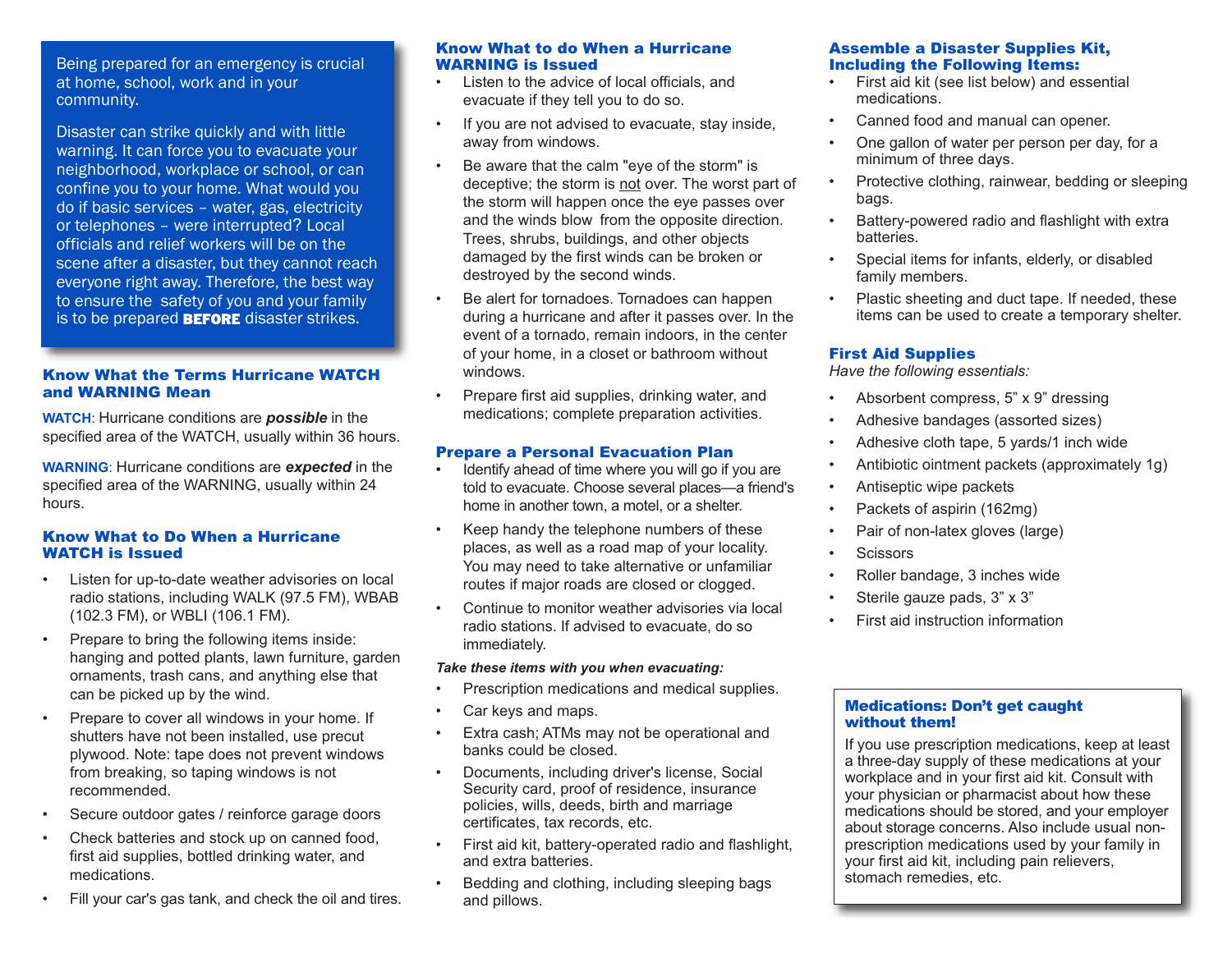

## Be Ready. Prepare Now.

## **Recommended Emergency Supplies for Pets**

**Food.** Keep at least three days of food in an airtight, waterproof container.

**Water.** Store at least three to seven days of water specifically for your pets in addition to water you need for yourself and your family.

**Medicine and medical records.** Keep an extra supply of medicine your pet takes on a regular basis in a waterproof container.

**First aid kit.** Talk to your veterinarian about what is most appropriate for your pet's emergency medical needs. Most kits should include: cotton bandage rolls, bandage tape and scissors; antibiotic ointment; flea and tick prevention; latex gloves, isopropyl alcohol and saline solution.

**Collar with ID tag, harness or leash.** Your pet should wear a collar with rabies tag and identification at all times. Include a backup leash, collar and ID tag .Include medical records in a clean plastic bag or waterproof container. Speak to your vet about permanent identification such as micro chipping, and enrolling your pet in a recovery database.

**Crate or other pet carrier.** If you need to evacuate in an emergency situation take your pets and animals with you provided that it is practical to do so. In many cases, your ability to do so will be aided by having a sturdy, safe, comfortable crate or carrier ready for transporting your pet. The carrier should be large enough for your pet to stand, turn around and lie down.

**Sanitation.** Include pet litter and litter box if appropriate, newspapers, paper towels, plastic trash bags and household chlorine bleach to provide for your pet's sanitation needs.



#### **Angie M. Carpenter, Supervisor**

Town Council John C. Cochrane, Jr. • Mary Kate Mullen James P. O'Connor • Jorge Guadrón

> Olga H. Murray, Town Clerk Andy Wittman, Receiver of Taxes

Anthony Purdenti, Commissioner Public Safety Enforcement



# **Emergency** Pet Supply List

Disposable litter trays

 3-7 days' worth of canned or dry food (be sure to rotate every two months)

- Litter or paper toweling
- Liquid dish soap and disinfectant
- Disposable garbage bags for clean-up
- Pet feeding dishes
- Extra collar or harness, as well as an extra leash

 Photocopies of medical records and a waterproof container with a two-week supply of any medicine your pet requires (Remember, food and medications need to be rotated.)

• Bottled water, at least 3-7 days' worth for each person and pet (store in a cool, dry place and replace every two months)

- A traveling bag, crate or sturdy carrier
- Flashlight
- Blanket (for scooping up a fearful pet)

 Recent photos of your pets (in case you are separated and need to make "Lost" posters)

- Especially for cats: toys and scoop-able litter
- Especially for dogs: toys and chew toys, a week's worth of cage liner

For information call the SPCA at 631-382-7722.

For more information about how to prepare, visit

www.ready.gov or call 1-800-BE-READY.

For pet friendly hotels, please visit GoPetFriendly.com